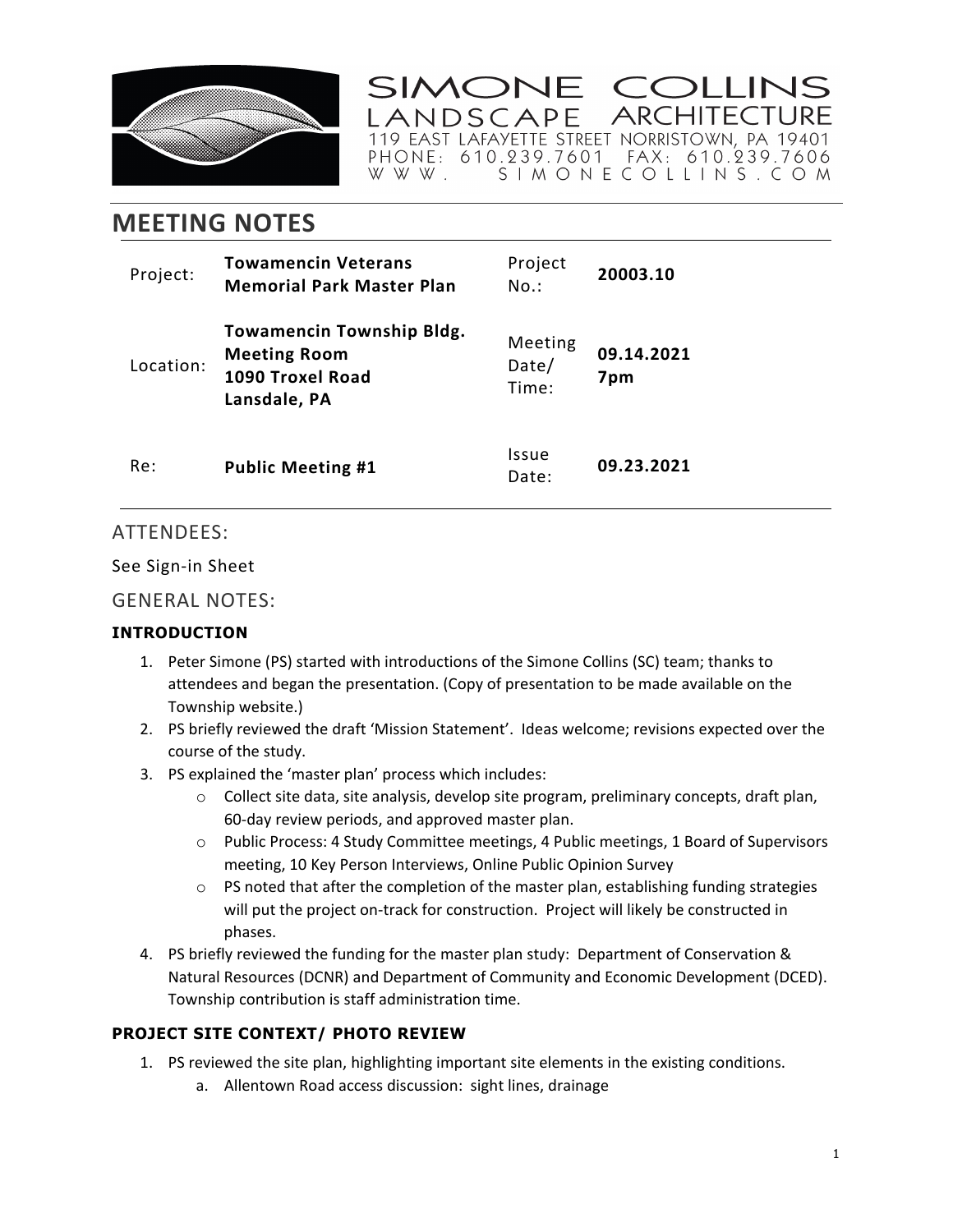- b. Neighbors: North Penn Authority; residential; Shopping Center development/ future plans of developer; potential for discussions on pedestrian access using the 'land bridge' (at-grade connection through wooded area to Park site)
- c. Parking: Where on the site? How much?

## **Q & A / DISCUSSION**

- 1. PS opened the discussion to the in-person and virtual audience for comments/ questions/ concerns.
- 2. Committee member Carter LaBrocq noted concern over official name of the Park. Committee and Township officials & staff clarified that the official name of the Park is now 'Veterans Memorial Park'.
- 3. Clarification of 'Veterans Committee' vs. 'Study Committee'. There is only a 'Veterans Committee'. Michael Lewis is Chair; Joe Meehan is Vice Chair.

## **REVIEW OF CARD TECHNIQUE**

PS led the Committee through an interactive card technique and discussion. Through this process the public identified *Goals, Facts, Concepts, and Partners,* as they relate to the Veterans Memorial Park Master Plan. Below are the responses gathered from the public during this exercise, with discussion items noted. PS presented the following over-arching questions to the Committee to begin the discussion:

- 1. Who is this Park for? (Veterans? Public?)
- 2. Why would most people come to the Park? (Reflect; tranquil place; get away; events; education)
- 3. What do we want them to get out of their visit? (Education; some special item in the Park?)
- 4. How do we want people to feel? (Peaceful; 'I didn't know that', inspired by service)
- 5. What will this Park be like in 50 years? Legacy?

# **GOALS:**

(No new goals discussed.)

## **FACTS:**

- 1. Revolutionary encampments occurred in Towamencin.
- 2. Other Cemeteries of significance in the local area:
	- Towamencin Mennonite Cemetery where General Nash is buried.
	- Methodist Episcopal (ME) Cemetery behind the Holiday Inn where Jacob Kulp (Kulpsville's namesake) is buried.
	- Lower Salford Mennonite Cemetery

## **PARTNERS:**

(No new partners discussed. Partners discussed at first Committee meeting include PSDC (Philadelphia Suburban Development Corp., Lansdale Historical Society, Walton Farm Elementary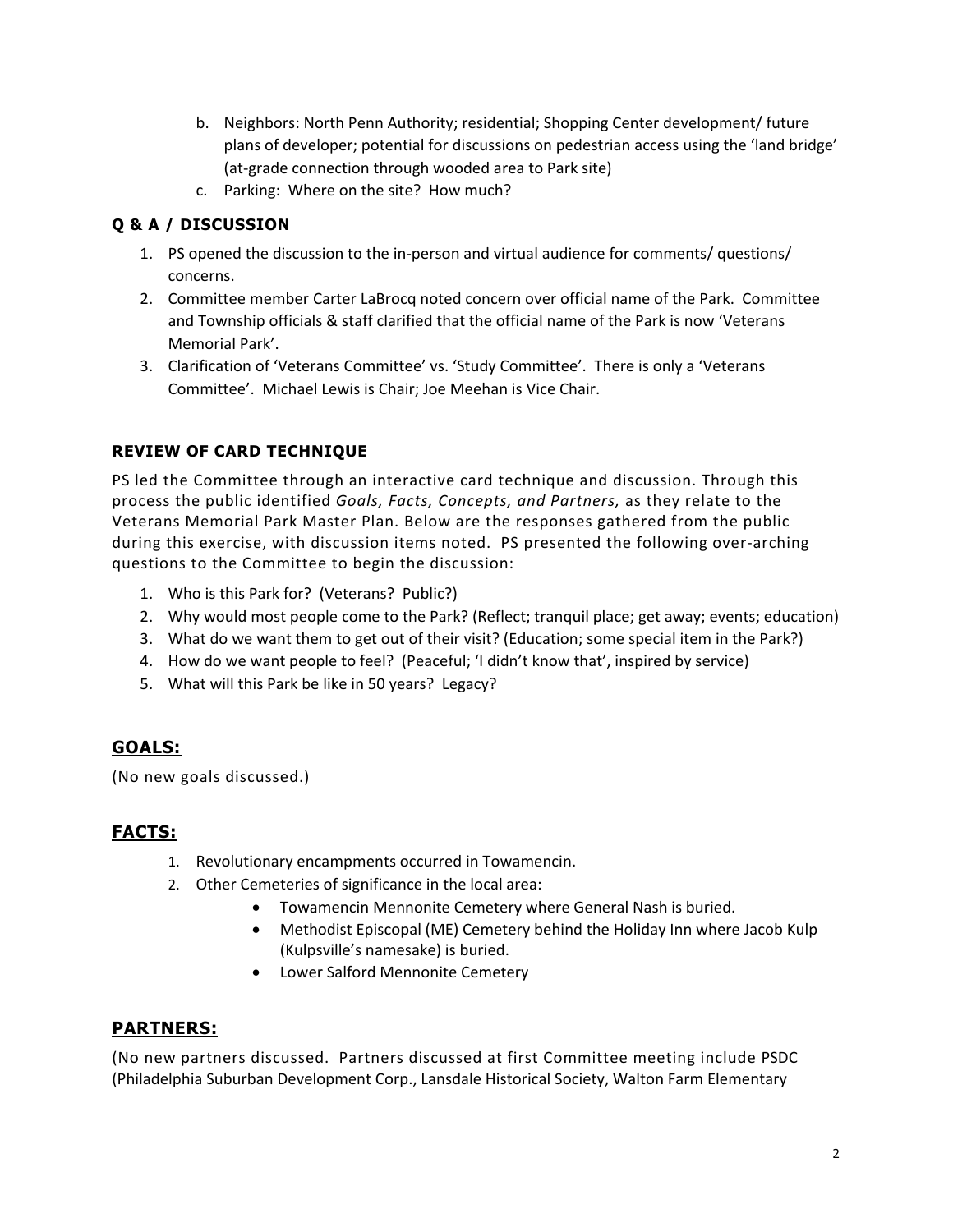School, Master Gardeners/PennState, VFW, a newly formed 'Friends of Towamencin Township Veterans memorial Park', Dock Manor )

#### **CONCEPTS:**

- **1.** "Veterans Memorial Park"
- **2.** Gateway/ Grand entrance
- **3.** Space for re-enactments
- **4.** Meadows for required stormwater management
- **5.** Provide shade with a pavilion or pergola
- **6.** Event Space, amphitheater,
- **7.** Draw connections with other cemeteries of interest in the township
- **8.** "Buy a Brick" memorial potential; "Bench" memorial potential
- **9.** Military equipment
- **10.** Flag pole (illuminated)
- **11.** Memorial Benches
- **12.** Walk & bike trail at perimeter and stations
	- a. Add history "stations" along path
	- b. Add workout "stations" along path
- **13.** QR code for interpretive signage
- **14.** Tennis-Lukens Cemetery Tour, QR code
- **15.** "Outdoor room" with plantings
- **16.** Utilities services. WIFi service discussed by the Committee; were informed that it would not be needed as 5G is coming.
- **17.** Parade grounds size: 1-2 Acres?
- **18.** Lawn area
- **19.** Paths
- **20.** Trees Planting, as memorial
- **21.** Security: fencing and/or cameras?
- **22.** Bathrooms
- **23.** All Branches of Service represented
- **24.** Meditation area
- **25.** Monuments- memorialize service
- **26.** Monument- honoring service members of Towamencin
- **27.** Banners: "Hometown Heroes", events
- **28.** Two monuments of living and deceased?
- **29.** Outdoor "museum"
- **30.** Nature-based l play area
- **31.** Low maintenance plantings
- **32.** Area for informal sports
- **33.** Possible precedent to Memorial Park in Lansdale
- **34.** Flourtown/ Springfield monument as a precedent
- **35.** Washington's Crossing Cemetery as a precedent
- **36.** Franconia Community Park as a precedent for dog access